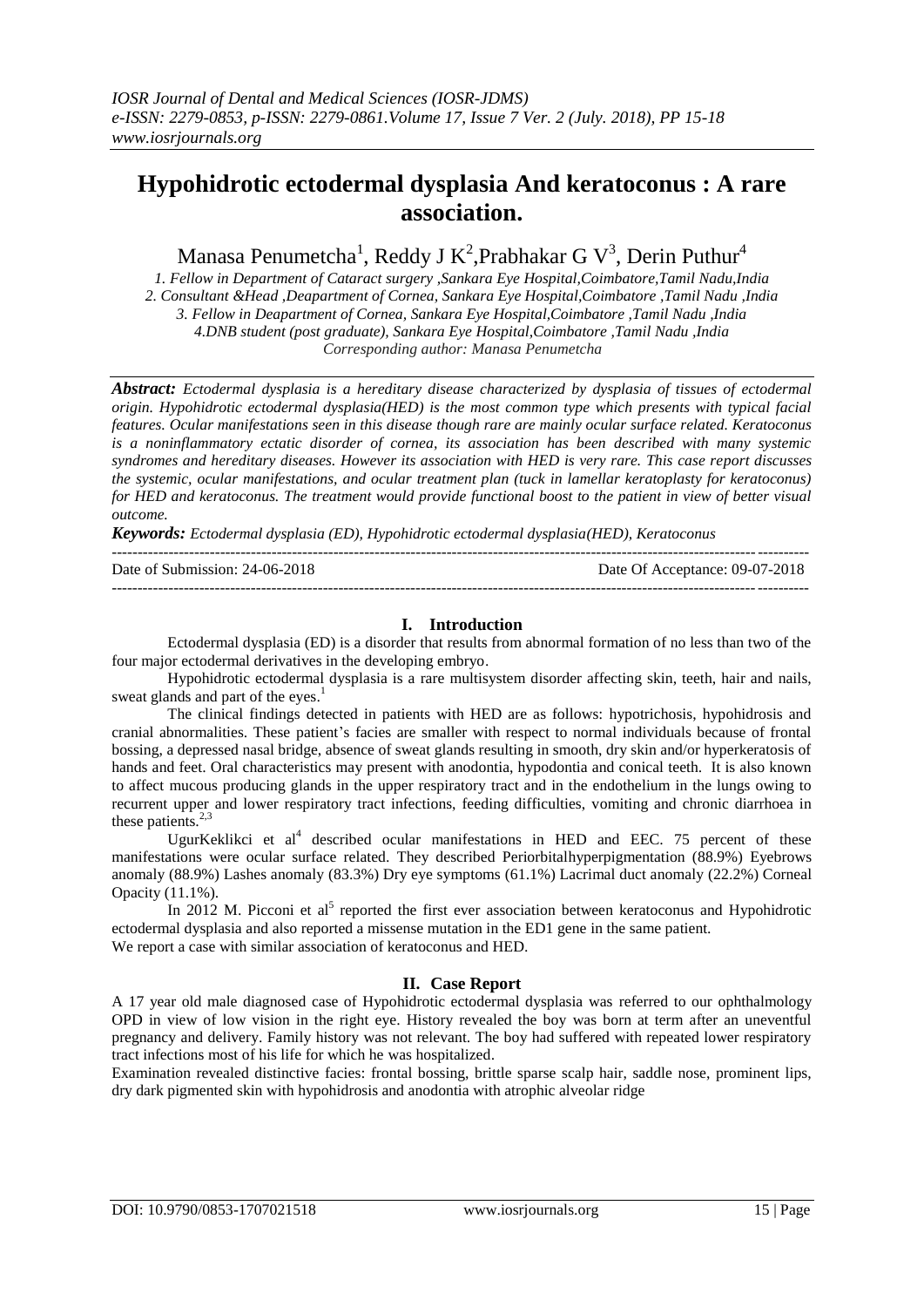

Ophthalmological evaluation showed loss of eyebrows and scanty eyelashes, apart from skin changes rest of the lids and adnexa and lacrimal apparatus was essentially normal. Right eye had UCVA of 3/60 and BCVA of 6/60 with -7DS/-6DCy@130 in the right eye. Left eye has UCVA of 6/36 and BCVA of 6/6 with -1DS/-DCy @140. Diffuse and slit examination of the left eye was within normal limits.





Examination of the right eye on diffuse illumination revealed the cornea was normal in size with conical shape apex of which is central. A 5 \* 3 mm area of paracentral macular to leucomatous opacity lies at the apex of the cone. On slit examination the scarring involves all layers of the cornea. Retinoscopy revealed scissoring reflex and oil droplet sign. Rest of the ocular examination was within normal limits. The above findings are suggestive of Right eye severe keratoconus with central scarring secondary to acute hydrops. Corneal topography was done which showed classical signs of keratoconus.

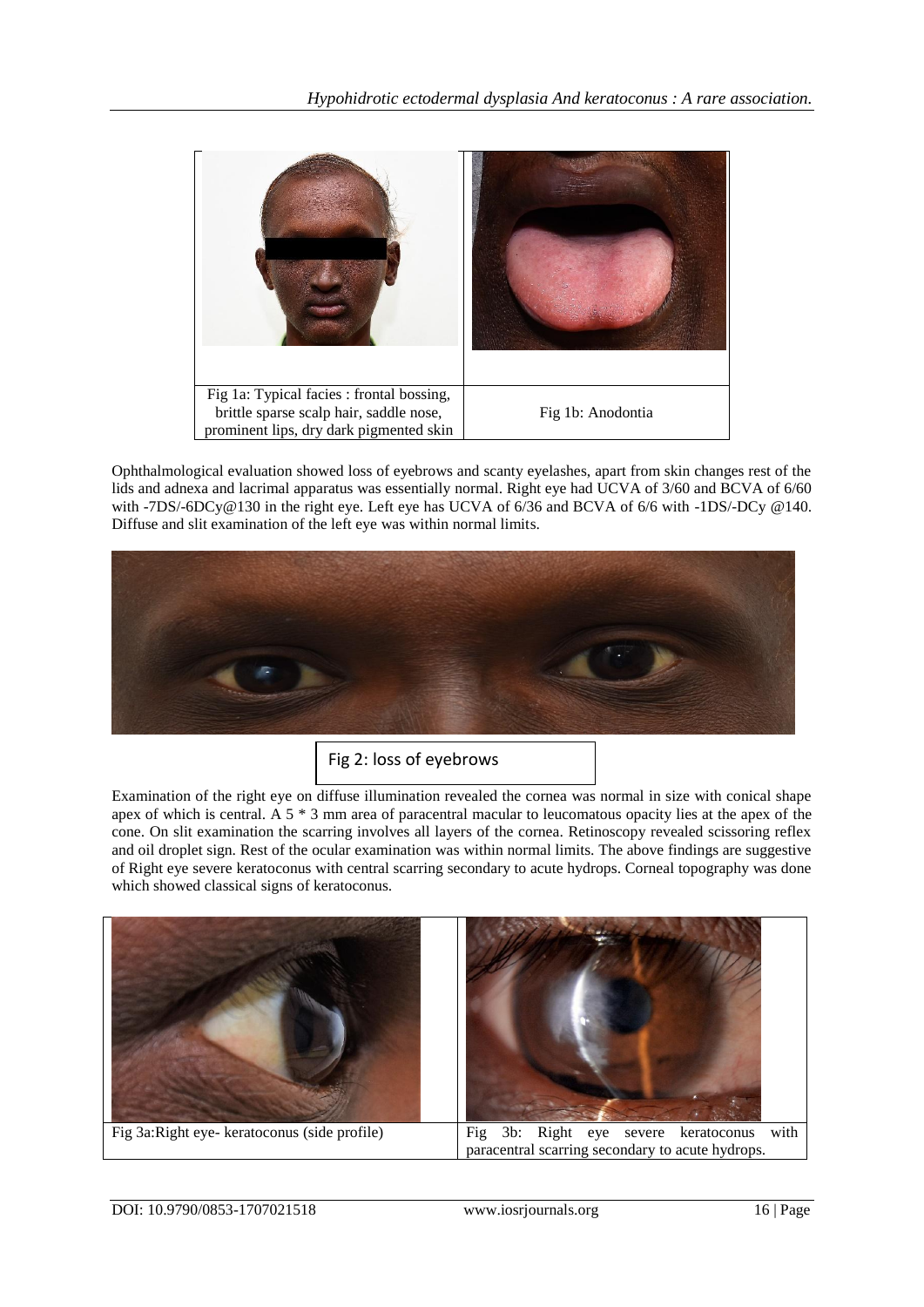### **III. Treatment**

Tuck in lamellar keratoplasty was done for the right eye. Patient was on regular follow up during the immediate post operative period. At 6 weeks follow up patient is doing well with UCVA of 6/18 and BCVA of 6/6 with-2Cy @180.



Fig 4: Post tuck in lamellar keratoplasty (6 weeks)

## **IV. Discussion**

The ectoderm of the embryo forms the skin, teeth, hair and nails, sweat glands and part of the eyes. Surface ectoderm in the eye gives rise to Corneal epithelium, Conjunctival epithelium, Epithelium of eyelids and cilia, meibomian glands, and glands of Zeis and Moll and Epithelium lining nasolacrimal system. Over 200 different types of ectodermal dysplasias have been described. The classification of which is according to clinical findings , molecular genetic data and corresponding clinical features or according to the function of the protein encoded by the mutated gene.<sup>6,7,8</sup> However the most commonly seen among these are Hypohidrotic ectodermal dysplasia (HED), ectrodactyly-ectodermal dysplasia-clefting (EEC) syndrome ankyloblepharonectodermal dysplasia-clefting (AEC) syndrome and hidrotic ectodermal dysplasia.

X linked hypohidrotic ectodermal dysplasia was first described by thurnam in 1848.<sup>9</sup>In 1996, the EDA gene was first identified and a mutant form was found to be responsible for X-linked hypohidrotic ectodermal dysplasia (XLHED), the most common genetic disorder of ectodermal development in human beings.<sup>10</sup>Several studies determined the function of EDA expression on development of ectodermal structures such as teeth, hair, and several exocrine glands including sweat glands and meibomian glands.<sup>11</sup> The above association explains the distinctive facies of the disease.

Subsequently in 2017 Sanming Li et al  $^{12}$ described the role of EDA gene in ocular structures, they described its role in:

1. Meibomian gland development, which instead secretes EDA protein

2. Corneal epithelial proliferation and would healing via the EGF-EGFR signalling pathway, with no role in cell migration.

The above explains the well known ocular features known to be associated with HED as described by UgurKeklikciet al. 4

KC is a non-inflammatory corneal ectatic disorder characterized by progressive corneal steepening and stromal thinning leading to progressive decrease in BCVA and severe astigmatism.<sup>13</sup> Its association with HEDs in a case was first described in 2012.<sup>5</sup> Its onset is usually at puberty and the estimated prevalence ranges from 50 to 230/100 000 in the general population. The etiology of keratoconus is multifactorial with its association with multiple syndromes. The management of this condition in early stages includes spectacles, rigid contact lenses and scleral lenses. In more severe cases treatment options include penetrating keratoplasty.

Patients intolerant to contact lenses can be advised the use of INTACS. In Progressive keratoconus the progression can be controlled with collagen cross linking  $\cdot$ <sup>1</sup>

In corneal ectatic disorders routine penetrating keratoplasty is technically difficult and is associated with poor visual results. This is due to the discrepancy between host and donor corneal thickness, and progressive thinning of the diseased corneal periphery after the surgery. To avoid the problem of progressive thinning in the diseased cornea larger size grafts were used but they are associated with high rates of rejection. Lamellar grafts are associated with loss of limbal stem cells. In order to provide adequate tectonic support to central as well as peripheral cornea while avoiding damage to limbal stem cells, the technique of Tuck in lamellar keratoplasty (TILK)was devised. In this technique, the donor lenticule has a full-thickness central part and a peripheral flange of partial thickness posterior stromal tissue. The central 8.5 mm part of the full thickness graft provides tectonic support to the central ectatic cornea while the thin peripheral flange tucked into the